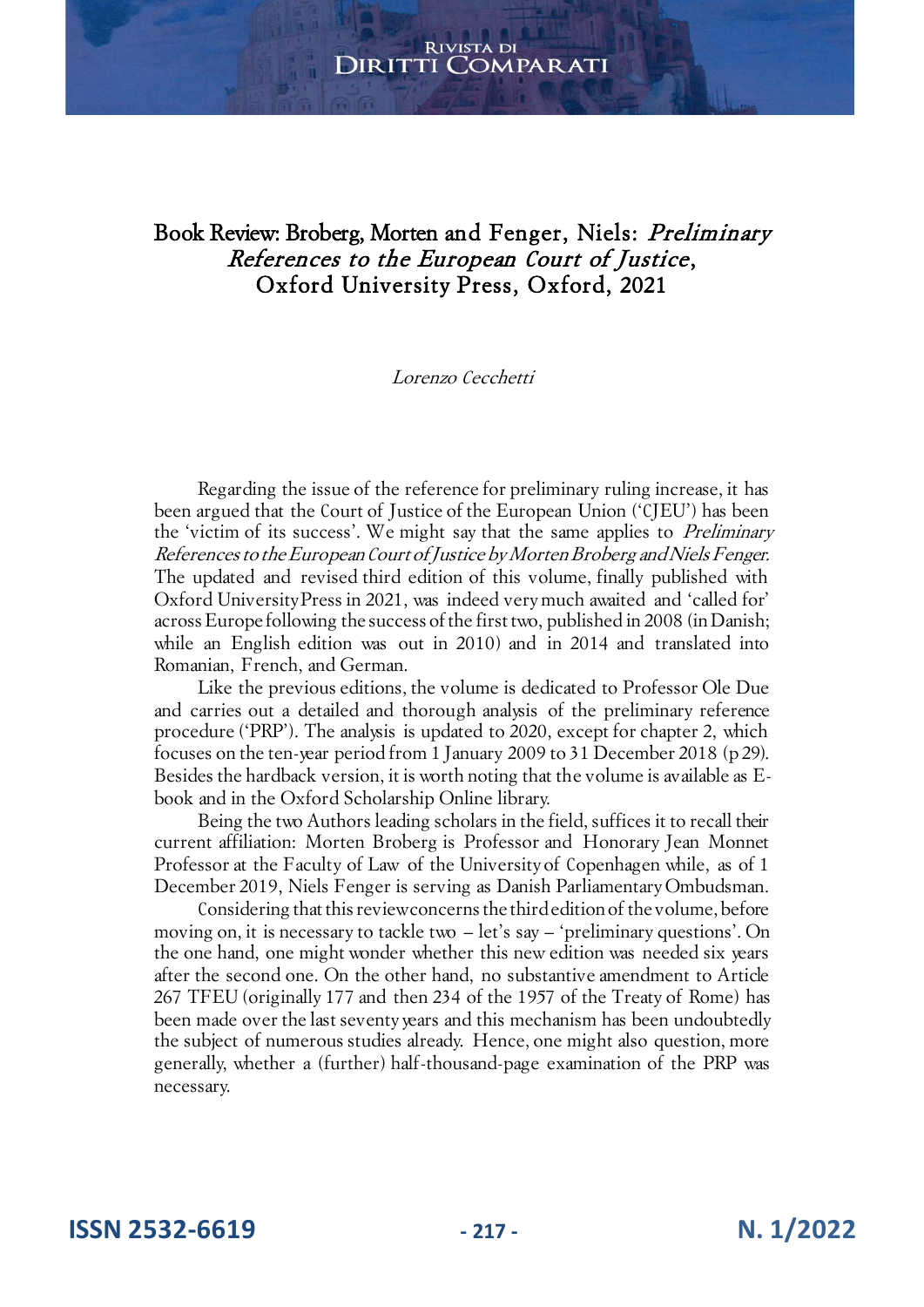Lorenzo Cecchetti Book Review: Broberg, Morten and Fenger, Niels: Preliminary References to the European Court of Justice, OUP, 2021

With regard to the former aspect, it is self-evident that the impact of some innovations introduced by the Lisbon Treaty couldn't be duly taken into account in the case law examination behind the 2014 edition (for example, the extension of the CJEU's PRP competence in the field of Police and Judicial Cooperation). This is why a new edition able to take into consideration the first ten-year period after Lisbon was a good idea, as the proliferation of the studies on some of the said innovations in the proximity of the tenth anniversary confirms. At the same time, the rise in the number of references over the five years 2015-2020 urged a new edition soon.

The second question finds a partial answer on page 2, where the PRP's crucial role in the development of EU law and its multifaceted functions are sketched. In addition to this, the PRP *modus operandi* evolution experienced over the last seventy years (in the absence of any amendment to Article 267) is easily noticeable from the analysis carried out in the book. Indeed, we might say that the procedure enshrined today in Article 267 TFEU is not 'merely' the keystone of the EU judicial system (Opinion 2/13, Para 176), but it is a sort of 'mirror' of the European integration process as a whole. It 'somatises' the different issues affecting this process over time and, at the very same time, shapes the EU integration. This explains the evergreen interest in the PRP and justifies the large number of studies published over the last few years on this subject.

For these reasons, this new edition is greatly welcomed and comes at the right time. The third edition shares many of its predecessors' features and strengths, including the book structure and the methodology approach.

About the structure, it comprises 13 chapters covering almost any aspect of the PRP, arranged by the Authors in order to 'broadly mirror the order in which the various issues connected with a reference under Article 267 arise for a national court' (p 3). Thanks to its pragmatic approach, the volume continues to primarily be the pole star of any national judge and legal practitioner confronted with such issues. The reduction in the character size of the brief analysis of the cases that are mentioned in the text body is new to this edition. In the light of this primary target, this stylistic decision proves to be effective in this reviewer's opinion. However, this monumental book will undoubtedly continue to serve as a point of reference for academics and students across Europe too.

Like the previous editions, moreover, the volume adopts a 'pure' legal perspective (except for the quantitative analysis in chapter 2), which is apparent from the bibliography, mainly involving legal scholarship in English, Danish, and French, and from the rich 'table of cases' section. The Authors clearly state that the 'role' and the 'significance' of the PRP for the European integration process

**ISSN 2532-6619 - 218 - N. 1/2022**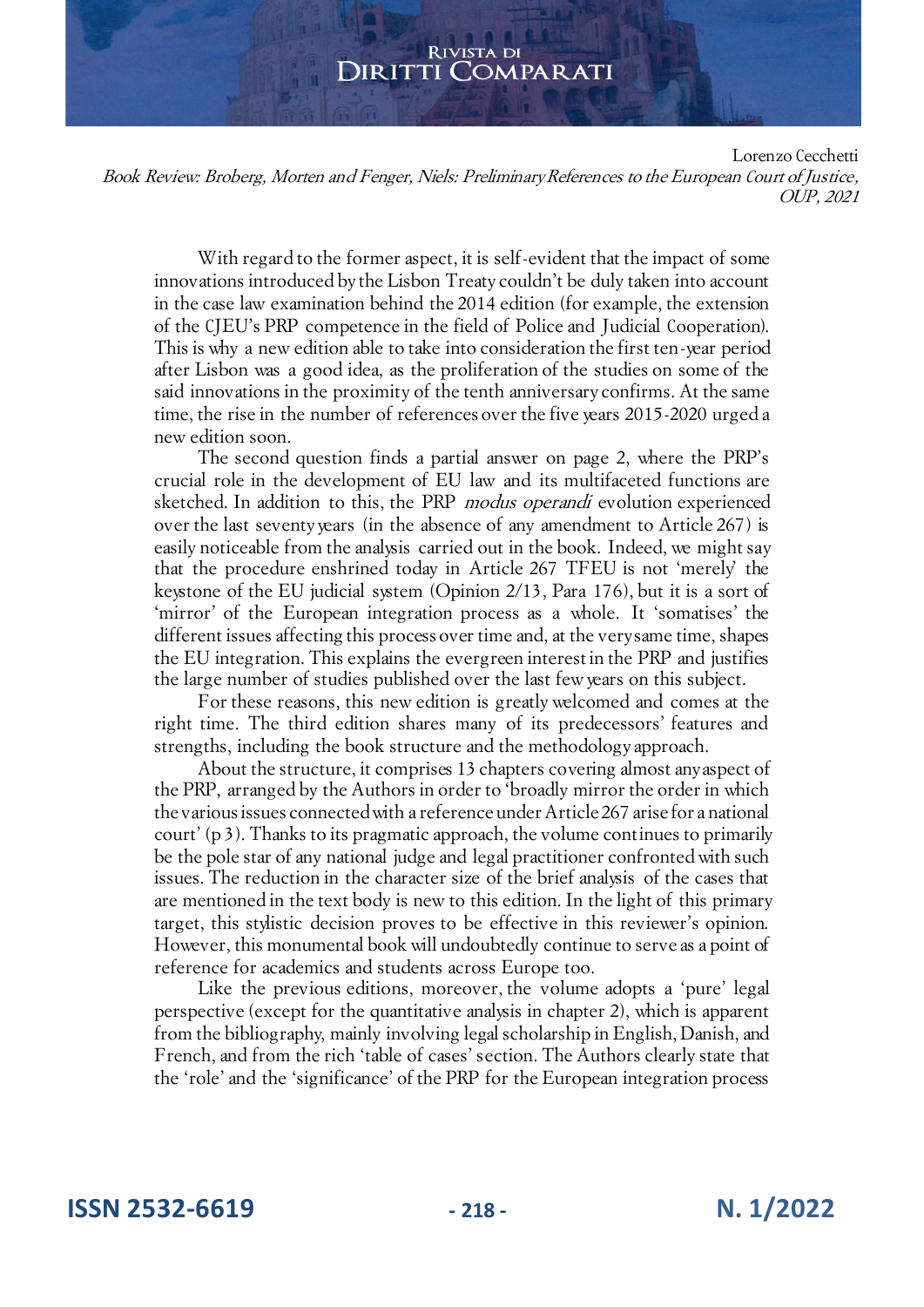Lorenzo Cecchetti

Book Review: Broberg, Morten and Fenger, Niels: Preliminary References to the European Court of Justice, OUP, 2021

and its development (pp 2-3) and the internal organisation and working method of the Court (p 6) are not in-depth investigated in the volume. However, this methodology choice does not prevent them from laying down broader reflections, as we are about to see.

Below, the most interesting aspects of each chapter will be briefly highlighted. Particular attention will be devoted to those sections that have been updated the most vis-à-vis the previous editions (and thus include new findings, as well as to those passages that, in light of recent developments, are of undoubted topicality for the PRP's future development.

Chapter 1 briefly introduces the path followed by the PRP, from the first 1961 preliminary reference to the present, outlining the different issues encountered by the Court of Justice over time. The broader context in which this procedure should be understood is also sketched: the other possibilities to make references to the CJEU (for example, on the basis of the so-called Brussel I and Rome I Regulations) or to other Union bodies (to seek guidance in the interpretation of EU law) are briefly presented. Examining the EFTA Court system here is an added value for the subsequent analysis as it allows to draw comparisons and point of contact between that system and the PRP (see, e.g., pp 89-90 and 321-3 and 338 ff). The section discussing possible reforms to the system is a second aspect that is worth mentioning (p 20 ff). Here, the Authors take a clear stance in favour of the transfer of certain (limited) PRP competence to the General Court as the best long-term solution should the increase in the number of PRP show no sign of abating in the future (pp 22-3, and 28).

The quantitative analysis in chapter 2 aims to understand the most relevant factors that determine the variations in the Member States' use of the PRP. The analysis draws from an article published by the Authors and Henrik Hansen in the European Law Review in 2020 (p 29, footnote 4). It relies on proxies (which have some limits, as acknowledged by the Authors) and is based on 'multivariate regression model' (p 41). The study seems to be more mature in several respects vis-à-vis the previous editions of the book, and the findings suggest that the central government total expenditure on law courts (linked to the number of cases before national courts, p 31) is the dominant proxy able to explain more than the 70% of the variations (pp 41-2). Further aspects that are considered to impact on the number of references are, for instance, the intensity of intra-EU-trade and the duration of the EU membership. Although the writing style remains clear, the chapter's technical character makes sometimes it challenging to grasp some methodology choices behind the analysis and the ultimate significance of some of the findings, in respect to which reading the 2020 article may help. In general, it

**ISSN 2532-6619 - 219 - N. 1/2022**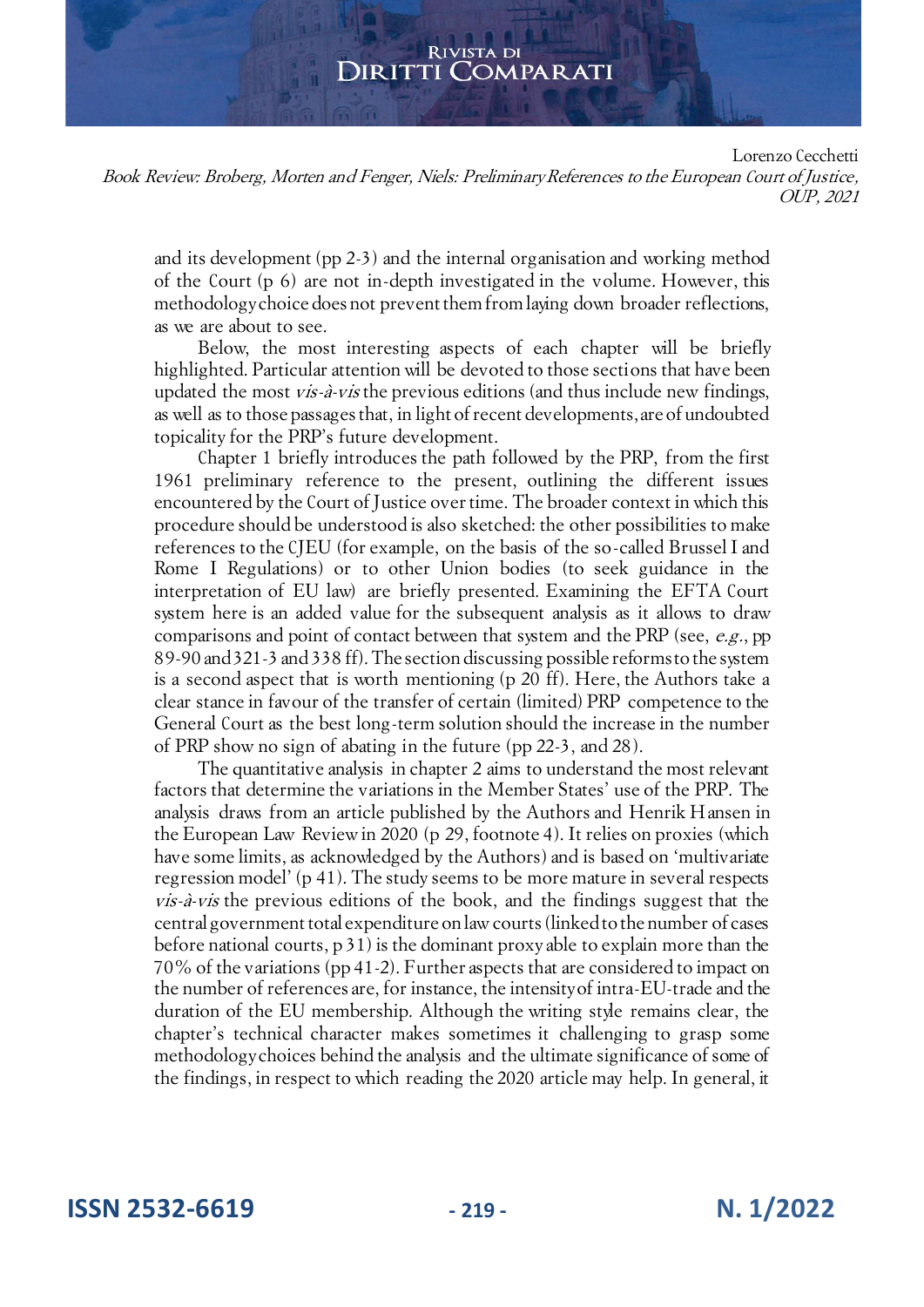Lorenzo Cecchetti

Book Review: Broberg, Morten and Fenger, Niels: Preliminary References to the European Court of Justice, OUP, 2021

is possible to wonder whether this is the correct position of this analysis in light of the book's overall structure. Another possibility would have been to place it at the end of the volume.

Chapters 3, 4, 5 and 6, deal with the noyau dur of the PRP, as shaped by the CJEU's case law over the last sixty years. More specifically, they analyse, respectively, the (EU) meaning of 'court or tribunal of a Member State', the category of questions which can be referred to the Court and their range vis-à-vis EU law, the 'relevance' of a preliminary question which determines whether it will be admissible or not, and the scope of application of the duty to refer under Article 267(3). The main strengths of this part of the book are the thoroughness of the case law analysis and of the categorisation of the possible scenarios, which is arguably the most complete and updated on the market. A further aspect is the following: with regard to many issues, the book does not merely provide the reader with a clear 'picture' of the present situation but summarises in a few words how the understanding of those issues has developed over time.

As regards chapter 3, the analysis of the limitations on the 'right to refer' imposed by national law has been updated significantly, taking into consideration the Court rulings in  $A$  (Case C-112/13) and in some recent cases arisen mainly in Poland and Bulgaria (p 83 ff). The investigation of these issues is of the utmost importance today, considering that the relationships between the CJEU and national higher courts are tense and similar cases are currently pending before the Court (for example, concerning Hungarian and Romanian legislation). This is the reason why it is argued that the intertwined issues relating to the 'multiple loyalties' of national judges and to 'dual preliminarity' would have deserved closer examination (on these issues, see, e.g., Giuseppe Martinico, *Multiple loyalties and* dual preliminarity: The pains of being a judge in a multilevel legal order, in International Journal of Constitutional Law, 2012, pp 871-896).

In chapter 4, it is contended that, in 'truly exceptional circumstances', the CJEU could consider to be admissible a preliminary question on the 'validity' of the treaties and also declare invalid treaty provisions for breaching some fundamental constitutional principles of EU law (pp 89-90). Although the Authors' stance is based, at least in part, on the experience of the EFTA Court and is shared by some EU law scholars, the feasibility of such a reference might be at least doubted and thus discussed further. However, the twenty-page analysis devoted to the distinction between the acts of the Union's institutions, bodies, offices, and agencies (on which the CJEU has the competence to rule) and the agreements under international law (which fall outside that competence) is remarkable (pp 101-119). In the same vein, the study of the limits of the Court's

**ISSN 2532-6619 - 220 - N. 1/2022**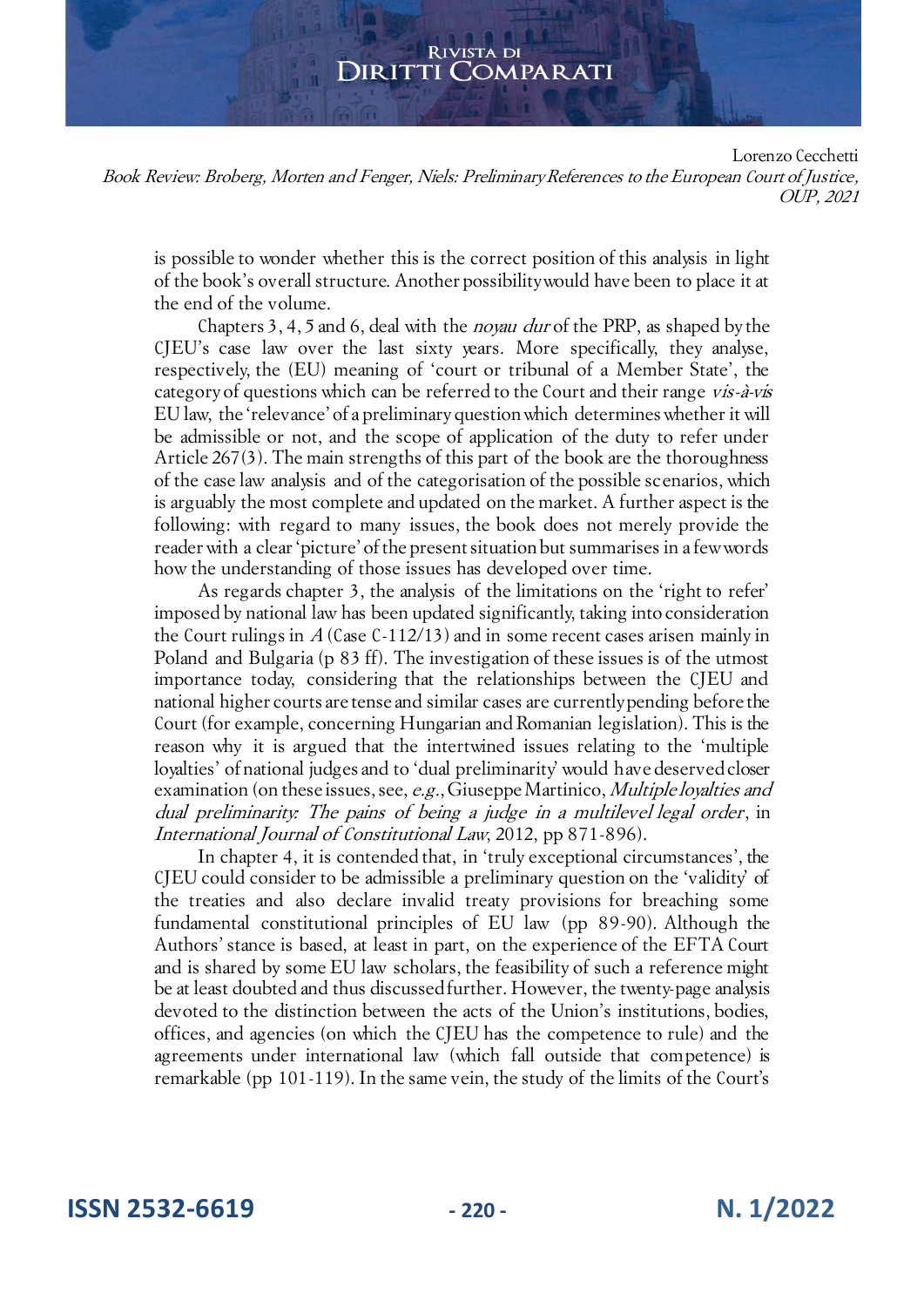Lorenzo Cecchetti

Book Review: Broberg, Morten and Fenger, Niels: Preliminary References to the European Court of Justice, OUP, 2021

jurisdiction and the major inconsistencies in this line of jurisprudence is also of paramount importance today (p 121 ff). Suffice it to recall situations where the facts of the main proceeding predate the Member State accession to the Union (p 134 ff) or where the level of details of the Court's judgment amounts to a *de facto* application of EU law, thus blunting the distinction between interpretation and application of EU law and the allocation of roles between the CJEU and national courts (pp 138-139).

Chapter 5 focuses on the 'relevance' requirement  $(i.e.,$  the fact that the answer sought by national courts via the PRP must be relevant to solve the main proceeding) and on the delicate assessment in this regard. Although this assessment is at first in the hands of the national courts, it is highlighted that the CJEU can have a say in this aspect in many circumstances. Building on the categorisation developed in the previous editions, the analysis of the more recent case law allows the Authors to outline some new trends about the Court's assessment of the admissibility of PRP (see, e.g., pp 159-60 and 180-2).

The duty to refer under Article 267(3) TFEU, in chapter 6, is one of the sections of the book which has undergone the most significant update due to the well-known developments that occurred since the previous edition. However, being updated to 2020, Case C-561/19, Consorzio Italian Management II ('CIM  $II$ ) could not be included in the analysis so much so that future updates seem necessary already. Coming back to the 'add-ons', this third edition examines the developments about both the interpretation of that provision (with the relaxation of the said duty in X and van Dijk and Ferrera da Silva e Brito soon abandoned in *Association France Nature Environnement*) (pp 213-7) and the consequences of the breach of the said duty. Two aspects appear to be of topical interest besides Commission v France (Advance Payments) (pp 241-2). First, it is worth recalling the analysis, albeit brief, of the national procedures under which one can introduce a complaint before the Constitutional Court for violation of the duty to refer (pp 235 ff). Indeed, these procedures, which are in force in some Member States, have recently been the subject of interest in the academic literature. With regard to the Spanish system, see Xabier Arzoz Santisteban, La garantía constitucional del deber de reenvío prejudicial, Madrid, Centro de Estudios Políticos y Constitucionales, 2020. Second, the Authors scrutinise the failure to refer in light of Article 6(1) of the European Convention on Human Rights ('ECHR') (as interpreted by the Strasbourg Court). Since Article 47(2) of the Charter of Fundamental Rights of the EU ('Charter') corresponds to this ECHR provision, it is argued that Article 47(2) must be understood as prohibiting national courts of last instance from *arbitrarily* refusing to make a preliminary

**ISSN 2532-6619 - 221 - N. 1/2022**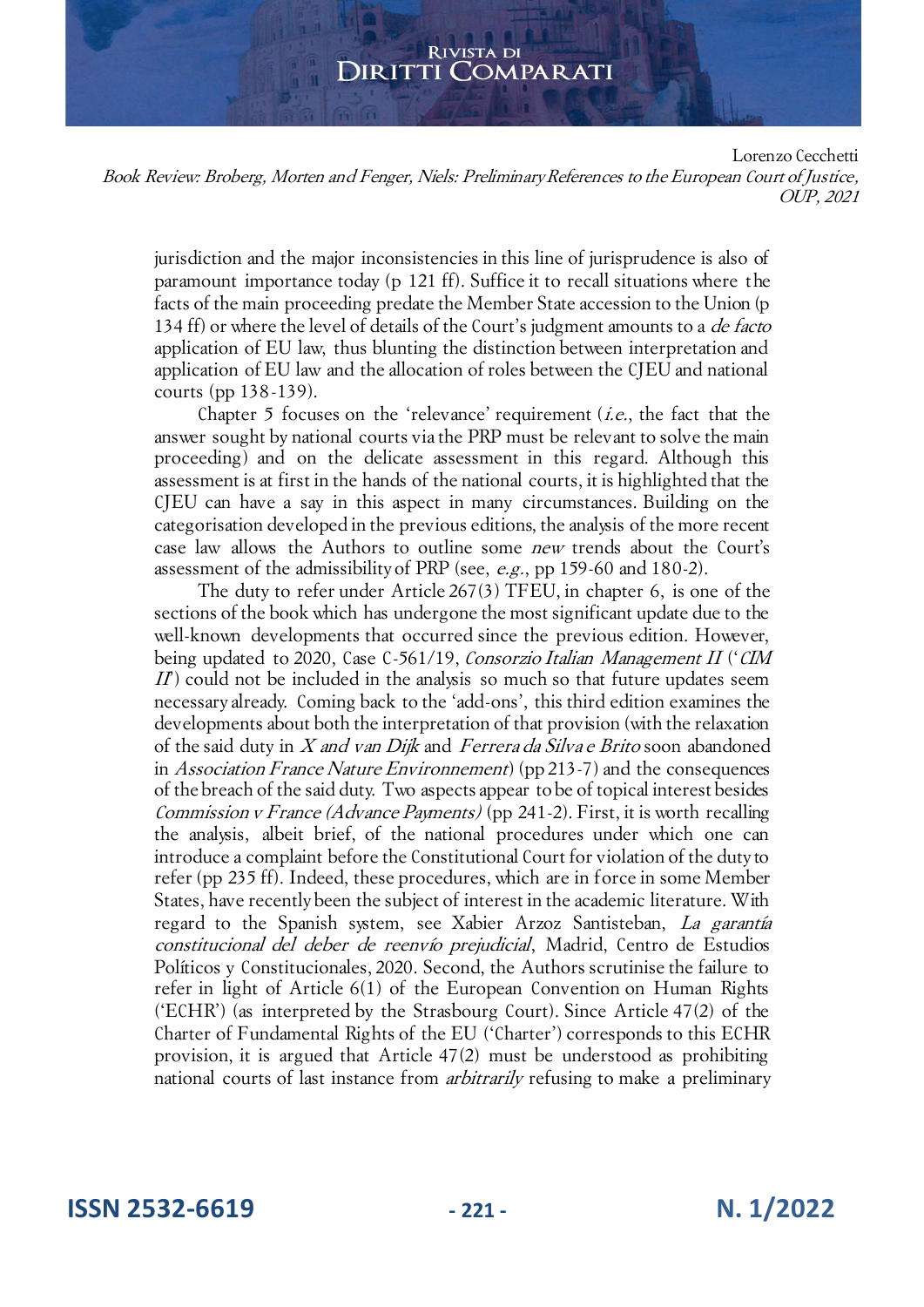Lorenzo Cecchetti

Book Review: Broberg, Morten and Fenger, Niels: Preliminary References to the European Court of Justice, OUP, 2021

ruling to the Court (p 245). The topicality of this position and the direct link with the recent judgment in *CIM II* is self-evident. Indeed, in this judgment, the CJEU explicitly affirmed that last instance national courts, when they decide not to refer a question, are under a duty to state the reasons. According to the Court, that duty results from Article 267 TFEU read in light of Article 47(2) of the Charter (Para 51). The relationship between the PRP and the right to effective judicial protection has been recently explored, inter alia, by Clelia Lacchi, Preliminary References to the Court of Justice of the European Union and Effective Judicial Protection, Brussels, Larcier, 2020.

Chapters 7 and 8 complete the toolkit in the hands of national judges before deciding to refer to the CJEU. More in detail, the former examines the situations where national courts have discretion as to refer to the Court and sketches out the several criteria to be considered, including the Court's power to restrict the temporal effect of a given interpretation of EU law and the time necessary to obtain the preliminary ruling. The stage of the main proceeding in which a reference should be made is also examined here. Chapter 8 focuses on the 'form' and 'content' requirements of a reference. As for the 'form', the new edition takes into consideration the introduction of e-Curia (p 269). Building on Article 94 of the Court's Rules of Procedure and on the Recommendations to national courts and tribunals in relation to the initiation of preliminary ruling proceedings, both the requirements and the best practices for the reference's content are carefully examined. Even here, the overview of the variations in national practices about the role of the parties in preparing the preliminary question (pp 267-8) and of the 'proactive approach' of some national courts, which propose their interpretation of the EU law provisions at stake, (pp 278 -9) is of great interest.

In the following two chapters, the Authors lay down a detailed description of the procedural aspects of the PRP. Chapters 9 takes a closer look at the possible scenarios before the national court after the reference has been made, including the interim relief measures which may be sought. Its first section deals with the possibility to challenge the decision to refer (pp 295-303). This section is inherently linked to the analysis carried out in Chapter 3 (section 6.3, p 87 ff), so much so that the Authors might consider *not* dividing the treatment of this subject matter into two different chapters. The procedure before the Court of Justice is analysed in detail in chapter 10, also exploring the possibility of submitting observations on the preliminary reference and the representation and language rules applicable to the proceeding. The Expedited Procedure and the Urgent Preliminary Ruling Procedure are also examined (p 394 ff). In this regard, the updated data on the length of these procedures and the recent case law in this

**ISSN 2532-6619 - 222 - N. 1/2022**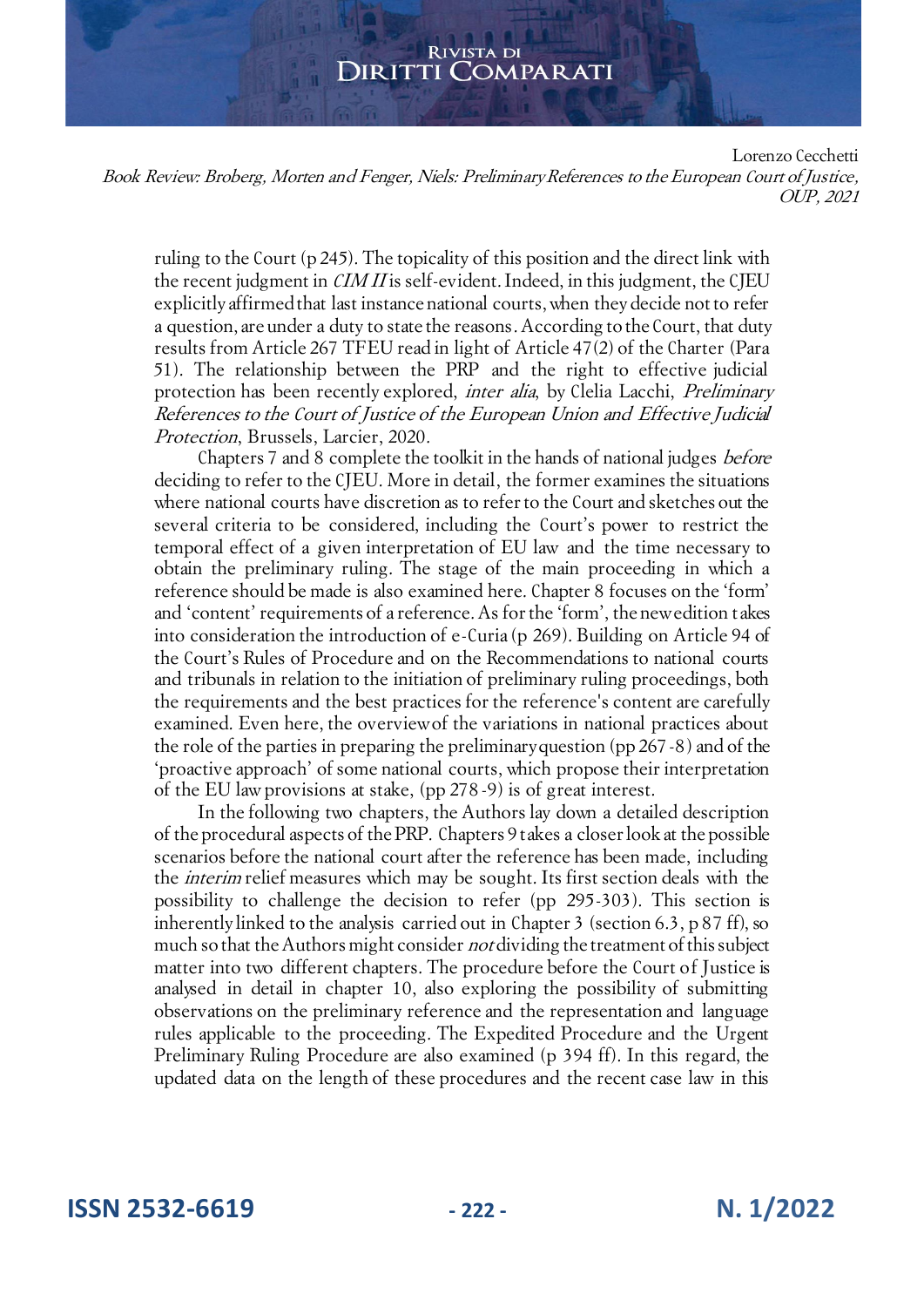Lorenzo Cecchetti

Book Review: Broberg, Morten and Fenger, Niels: Preliminary References to the European Court of Justice, OUP, 2021

regard may well satisfy the curiosity of national judges and practitioners about these special procedures.

The crucial factor for any 'dialogue' is understanding what the other part says. This is precisely the rationale behind the last three chapters. In a nutshell, chapter 11 deals with the 'types' of ruling and the different Court's approaches in answering the preliminary questions and chapter 12 with the binding effects of the ruling, while some insights on the regime governing costs and legal aid are briefly laid down in chapter 13.

In chapter 11, the Authors come back to the 'troubled' distinction between 'interpretation' and 'application' in investigating how the Court tailors the preliminary ruling to the facts of the case. This issue, already treated in chapter 4 while exploring the limits of the Court's jurisdiction, is significant for the reflection on the future of the PRP. The study of the Court's approaches to the facts of the case (p 387 ff) allows the reader, even when lacking any direct experience about how the CJEU works, to grasp the basic elements behind the drafting of a ruling.

The binding effect of the preliminary ruling in the main proceeding and beyond it is examined in chapter 12, where the Authors advocate its 'general effect' and put forward five (to some extent convincing) arguments (pp 407-8). The effect of the preliminary ruling beyond the main proceeding has been debated extensively in academic literature and still represents an open issue. In this regard, much depend on the precise understanding of 'erga omnes effect' and 'general effect'. By these terms, here the Authors mean that 'all national courts are obliged to apply not only the operative part of a preliminary ruling but also its ratio when interpreting EU law' (p 408). The temporal effect of the preliminary rulings and the circumstances that may justify a limitation on these effe cts, a further topical question with which national judges are confronted, are also indepth analysed in the same chapter (p 411 ff). This chapter could have complemented by a brief outline of the 'structural principles' and 'remedies' that govern the situations where the national legal order is found to be incompatible with EU law  $(e.g., \text{primary}, \text{direct effect}, \text{disapplication}, \text{consistent interpretation},$ and State liability). National courts and practitioners could benefit from such addition the most. For a similar editorial decision see recently, for example, Celestina Iannone and Fabio Ferraro (eds), Il rinvio pregiudiziale, Giappichelli Editore, 2020.

Overall, the book's third edition offers an up-to-date and clearly written examination of almost any aspect of the PRP, from the arising of a 'relevant question' of EU law before national courts to the allocation of costs. The reasons